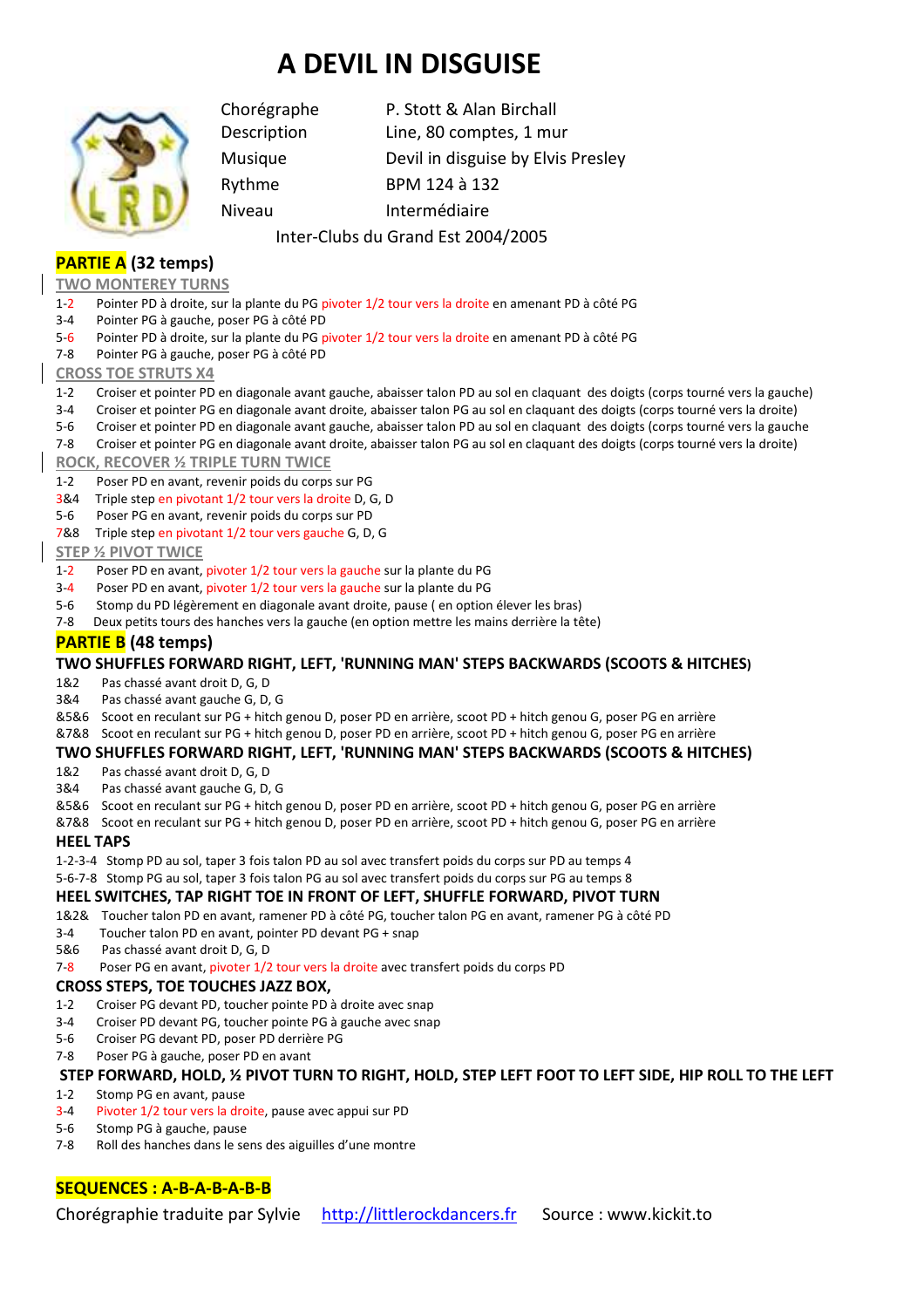A Devil In Disguise Choreographed by Patricia E. Stott & Alan G. Birchall Description:80 count, 1 wall, beginner/intermediate line dance Musique:**Devil In Disguise** by Trisha Yearwood [130 bpm / CD: Honeymoon In Vegas] **Devil In Disguise** by Elvis Presley [125 bpm / Greatest Hits / Lilo & Stitch Soundtrack / **Illunes**  Start dancing on lyrics TWO MONTEREY TURNS 1-2Touch right to side, step right by left while making ½ turn right on ball of left 3-4Touch left to side, step left together 5-6Touch right to side, step right by left while making ½ turn right on ball of left 7-8Touch left to side, step left together CROSS TOE STRUTS X4 9-10Cross right over left, snap heel to floor (clicking fingers) 11-12Cross left over right, snap heel to floor (clicking fingers) 13-14Cross right over left, snap heel to floor (clicking fingers) 15-16Cross left over right, snap heel to floor (clicking fingers) As you're doing the crossing toes your body should naturally angle to left & right accordingly. Accentuate this & add some attitude! ROCK, RECOVER ½ TRIPLE TURN TWICE 17-18Rock right forward, recover to left 19&20Make ½ triple turn over right shoulder stepping right, left, right 21-22Rock left forward, recover to right 23&24Make ½ triple turn over left shoulder stepping left, right, left STEP ½ PIVOT TWICE 25-26Step right forward, turn ½ left (weight to left) 27-28Step right forward, turn ½ left (weight to left) 29-30Stomp slightly diagonally forward to right on right, hold (arms flared out to side) 31-32Two hip rolls left optional: place hands behind head and add some attitude! TWO SHUFFLES FORWARD RIGHT, LEFT, 'RUNNING MAN' STEPS BACKWARDS (SCOOTS & HITCHES) 33&34Chassé forward right, left, right 35&36Chassé forward left, right, left &Scoot back on left while hitching right 37Step right forward &Scoot back on right while hitching left 38Step left forward &Scoot back on left while hitching right 39Step right forward &Scoot back on right while hitching left 40Step left forward For those that don't want to do the "Running Man" steps then replace them with walks backwards TWO SHUFFLES FORWARD RIGHT, LEFT, 'RUNNING MAN' STEPS BACKWARDS (SCOOTS & HITCHES) 41&42Chassé forward right, left, right 43&44Chassé forward left, right, left &Scoot back on left while hitching right 45Step right forward

- &Scoot back on right while hitching left
- 46Step left forward
- &Scoot back on left while hitching right
- 47Step right forward